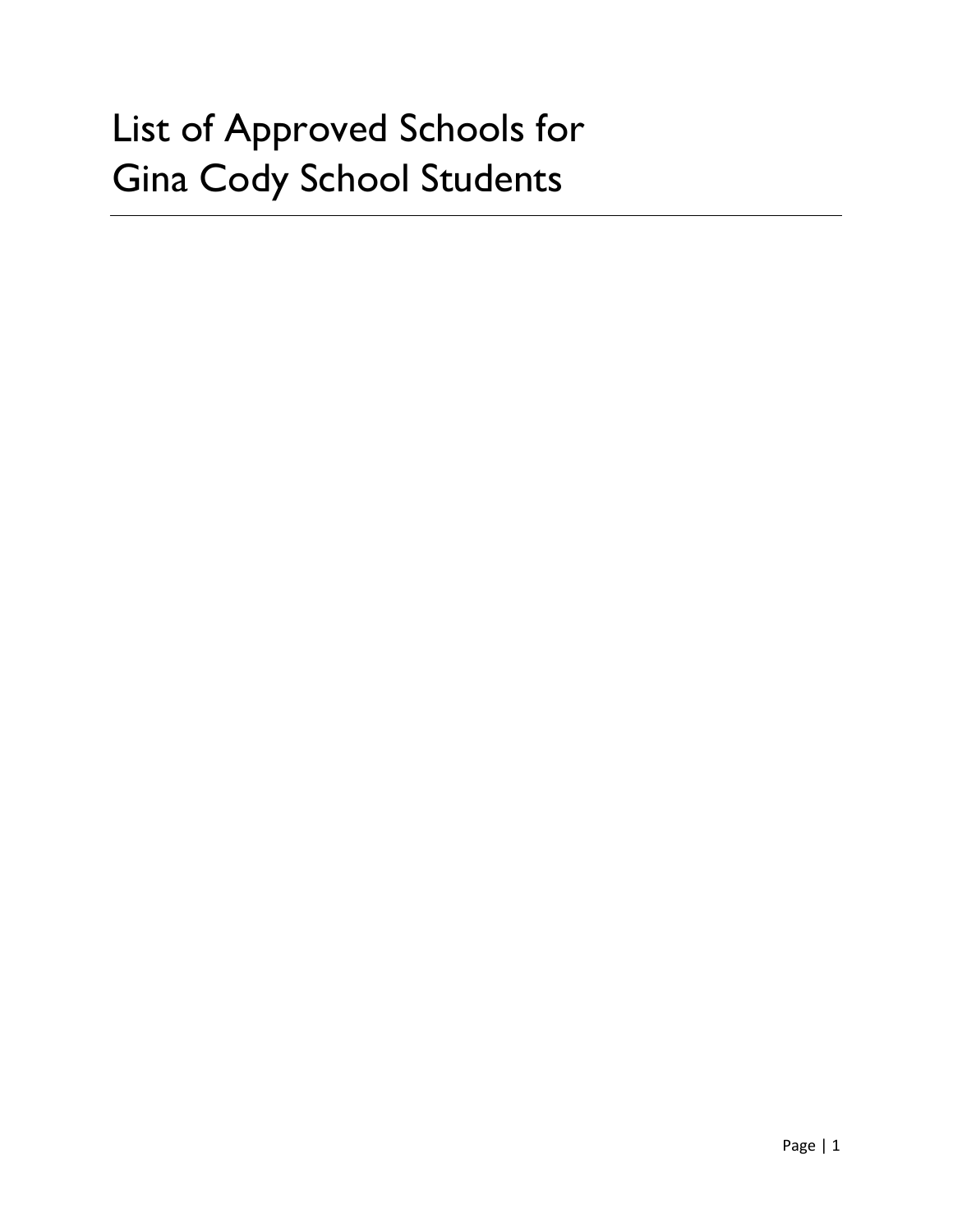# Australia

[CQ University](https://www.cqu.edu.au/) [Curtin University](https://www.curtin.edu.au/) [RMIT](https://www.rmit.edu.au/) University [University of New South Wales](https://www.unsw.edu.au/) [University of South Australia](https://www.unisa.edu.au/) [Western Sydney University](https://www.westernsydney.edu.au/) [Swinburne University of Technology](http://www.swinburne.edu.au/) [University of Wollongong](https://www.uow.edu.au/index.html)

#### China

[Beihang University \(Beijing University of](https://www.buaa.edu.cn/) [Aeronautics and Astronautics\)](https://www.buaa.edu.cn/) [University of](http://www.nottingham.edu.cn/)  [Nottingham, Ningbo](http://www.nottingham.edu.cn/) [City University of Hong Kong](http://www.cityu.edu.hk/)

## Colombia

#### [Universidad del Norte](https://www.uninorte.edu.co/)

#### France

[Ecole nationale supérieure des mines d'Alès](http://www.mines-ales.fr/) [Institut supérieur de l'Aéronautique et de](https://www.isae-supaero.fr/fr/) [l'Espace](https://www.isae-supaero.fr/fr/) [INSA Toulouse](http://www.insa-toulouse.fr/)

#### Ireland

[National University of Ireland, Galway](http://www.nuigalway.ie/) [University College Dublin](http://www.ucd.ie/global/) [Maynooth University](https://www.maynoothuniversity.ie/) [University College Cork](https://www.ucc.ie/)

## South Korea

**[Hanyang University](https://www.hanyang.ac.kr/web/eng)**  [Sogang University](http://wwwe.sogang.ac.kr/) [Soongsil University](http://pre.ssu.ac.kr/web/eng/home)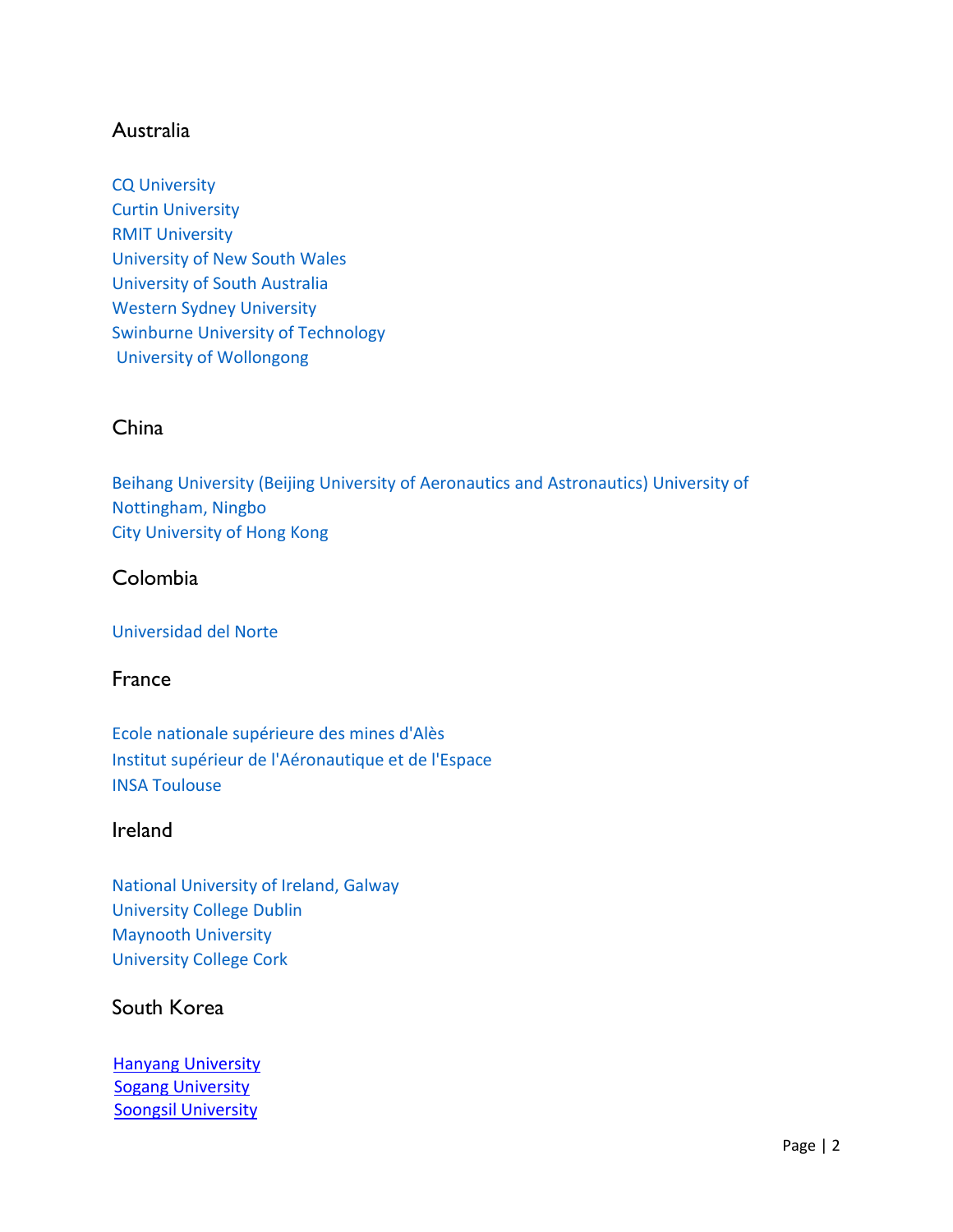#### Mexico

#### [ITESM](http://www.itesm.mx/wps/wcm/connect/Campus/MTY/Monterrey)

## Singapore

[Nanyang Technological University](https://www.ntu.edu.sg/Pages/home.aspx) [National University of Singapore](http://www.nus.edu.sg/) [National University of Singapore](http://www.nus.edu.sg/gro/global-programmes/student-exchange/outgoing-exchangers)

#### United Kingdom

[The University of Manchester](https://www.manchester.ac.uk/) [Kingston University](https://moveon-form.concordia.ca/publisher/institution/1/1011/eng?relTypes=4|%206&frmTypes=2|5&acadYears=&acadPeriods=&directions=2&defaultRelStatus=2&inst_int_settings_filter=2|3|4|5|6&acad_year_display=&acad_period_display=&document_types=2&restriction_types=1&restriction_id_filter=&inst_document_types=&inst_restriction_types=&keyword=&country=232&institution_external=&instance=1&publisherId=1) [University of Warwick](https://warwick.ac.uk/) [University of Birmingham](https://www.birmingham.ac.uk/index.aspx) [University of Kent](https://www.kent.ac.uk/) [Leeds Beckett University](https://www.leedsbeckett.ac.uk/study-abroad/inbound-exchange/what-can-i-study/) [University of Nottingham](https://www.nottingham.ac.uk/) [University of Leeds](https://www.nottingham.ac.uk/) [Newcastle University](https://www.ncl.ac.uk/) [Abertay University](https://www.abertay.ac.uk/) [University of Hertfordshire](https://www.herts.ac.uk/) [University of Keele](https://www.keele.ac.uk/) [University of Strathclyde](https://www.strath.ac.uk/) [Swansea University](http://www.swansea.ac.uk/)

# United States

[University of New Mexico](http://www.unm.edu/) [University of South Florida](http://www.usf.edu/) [California State University](http://www.calstatela.edu/) [San Francisco](http://www.sfsu.edu/) State University [Embry-Riddle Aeronautical University](https://erau.edu/)